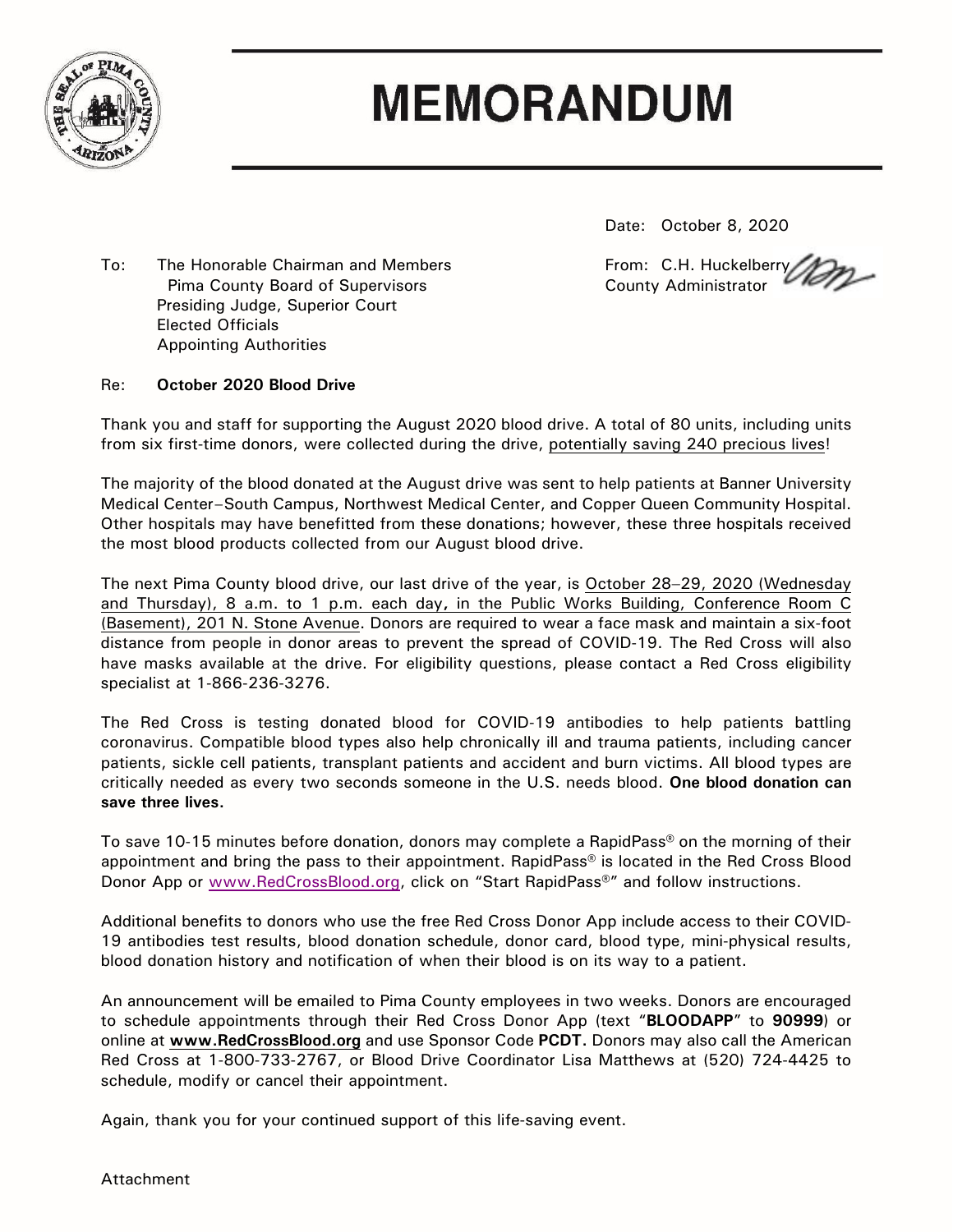





### Pima County Downtown

**Sponsor Group** 

#### August 2020

Date of Drive

## 80 Incredible **6 WOW**

**Total Number of Donors** 

## 80 Amazing! 240 Lives!

**Units Collected** 

**First Time Donors** 

**Potential Number of Lives Saved** 

When you made the decision to host a blood drive, you helped change lives.

C 2018 The American Red Cross | 181501